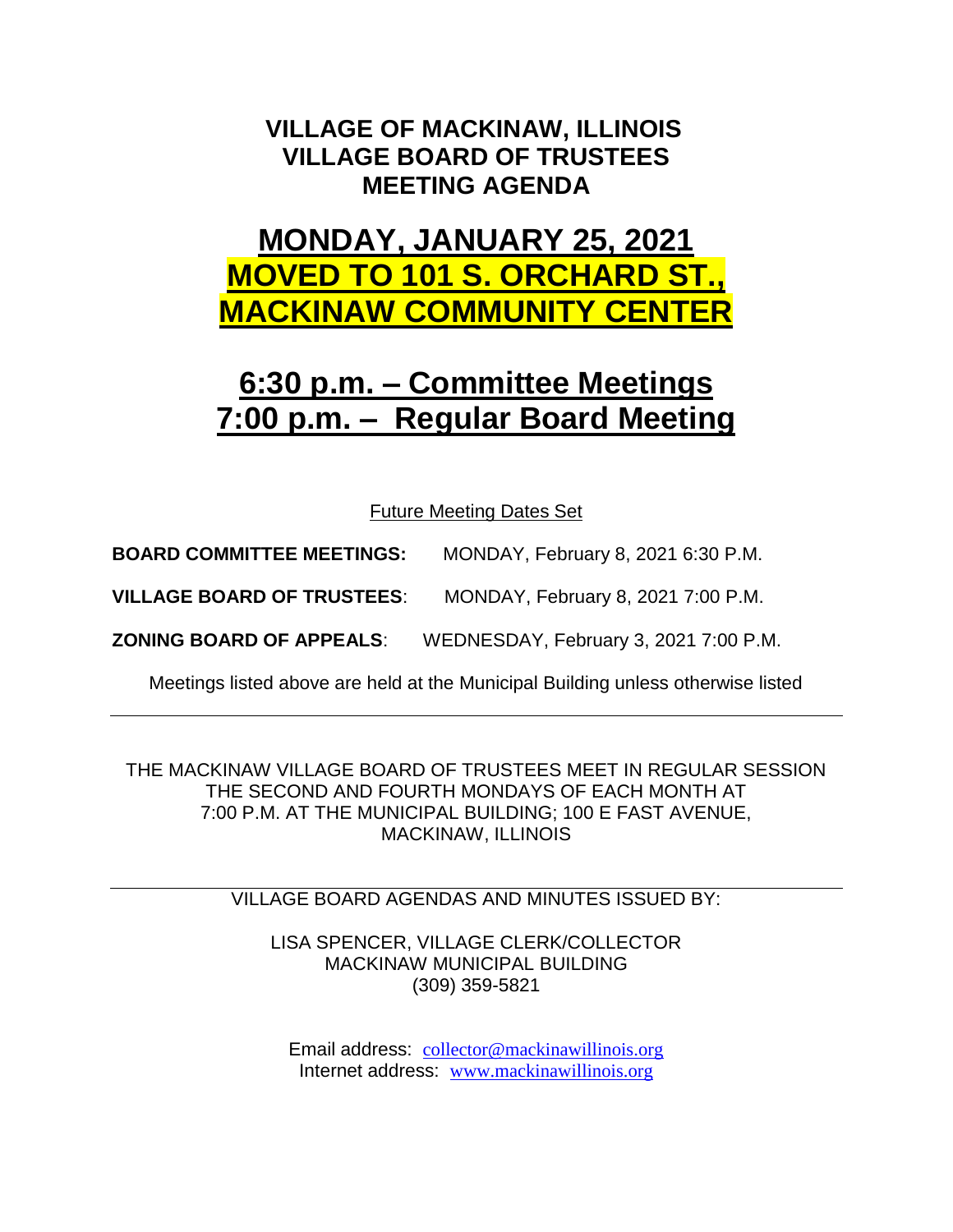#### **VILLAGE OF MACKINAW, ILLINOIS VILLAGE BOARD OF TRUSTEES COMMITTEE MEETINGS AGENDA**

# **MONDAY – January 25, 2021 6:30 P.M.**

- **I. FINANCE COMMITTEE – Candy Haynes and Carolyn Elmore Approval of minutes Public Comment/New Business**
- **II. BEAUTIFICATION AND PARKS COMMITTEE – Josh Schmidgall Approval of minutes Public Comment/New Business**
- **III. PUBLIC WORKS COMMITTEE – Mark Morman and Jerry Peterson Approval of minutes Public Comment/New Business**
- **IV. POLICE/EMA COMMITTEE – Craig Friend and Kraig Kamp Approval of minutes Public Comment/New Business**
- **V. ZONING COMMITTEE – Kraig Kamp Approval of minutes Public Comment/New Business**
- **VI. ADJOURNMENT**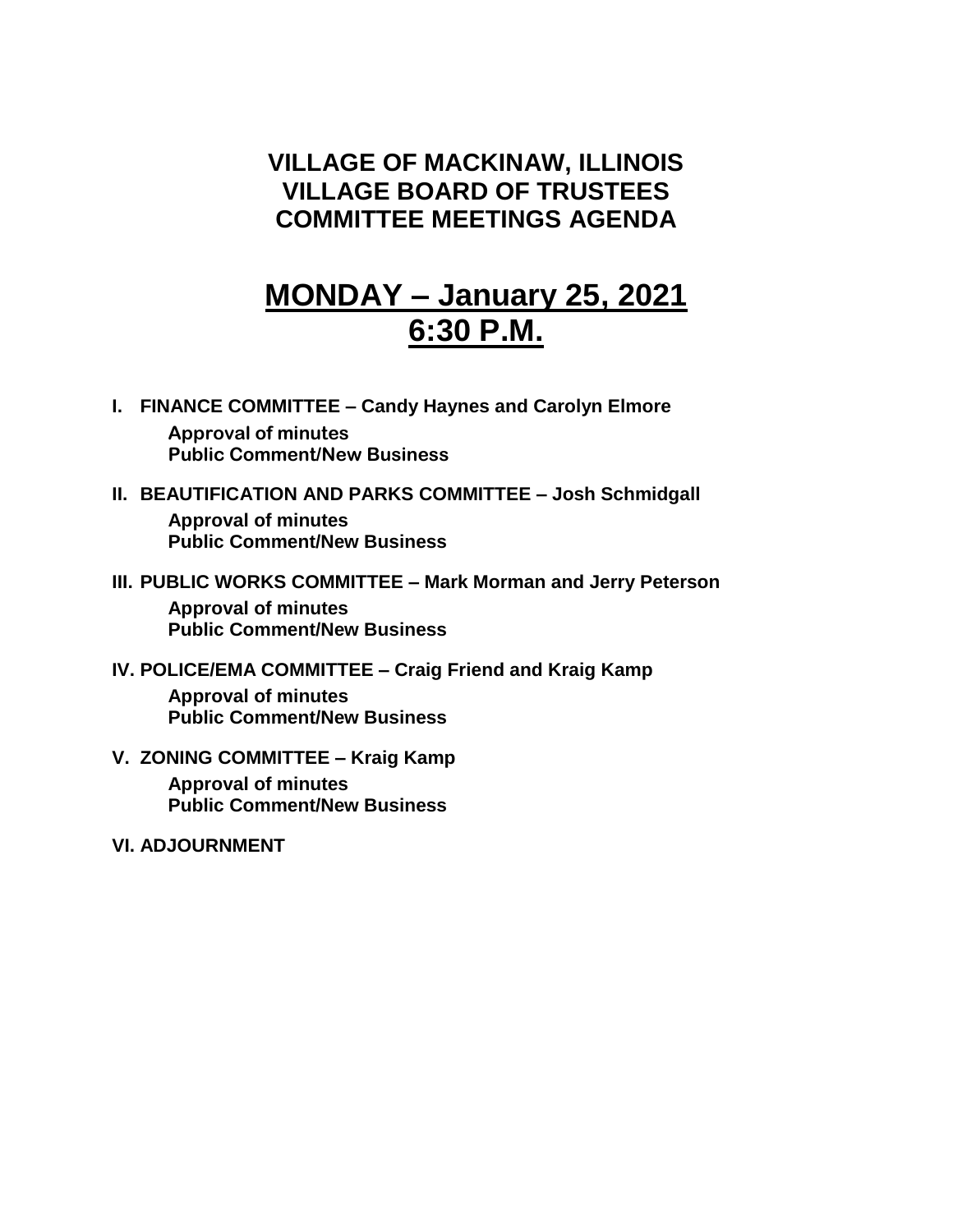### **VILLAGE OF MACKINAW, ILLINOIS VILLAGE BOARD OF TRUSTEES MEETING AGENDA MONDAY – January 25, 2021 7:00 P.M.**

- **I. CALL TO ORDER BY VILLAGE PRESIDENT**
	- **I. PLEDGE OF ALLEGIANCE**
	- **II. ROLL CALL**
	- **III. CONSENT AGENDA ITEMS** 
		- **a. Approval of January 11, 2021 regular meeting minutes**
		- **b. Approval of Public Works department reports**
		- **c. Approval of Police department report**
		- **d. Approval of recurring disbursements**
		- **e. Approval of finance packet**

#### **IV. PUBLIC COMMENT**

**1. Tony Moore – Republic Waste Management** 

#### **V. DEPARTMENT REPORTS**

- **a. Police Chief's report**
	- **1. Pay and compensations for officers**
- **b. Public Works Manager's report**
	- **1. Storm water drain behind Thomas Ct.**
- **c. Treasurer's Report** 
	- **1. Non-Recurring Bills**